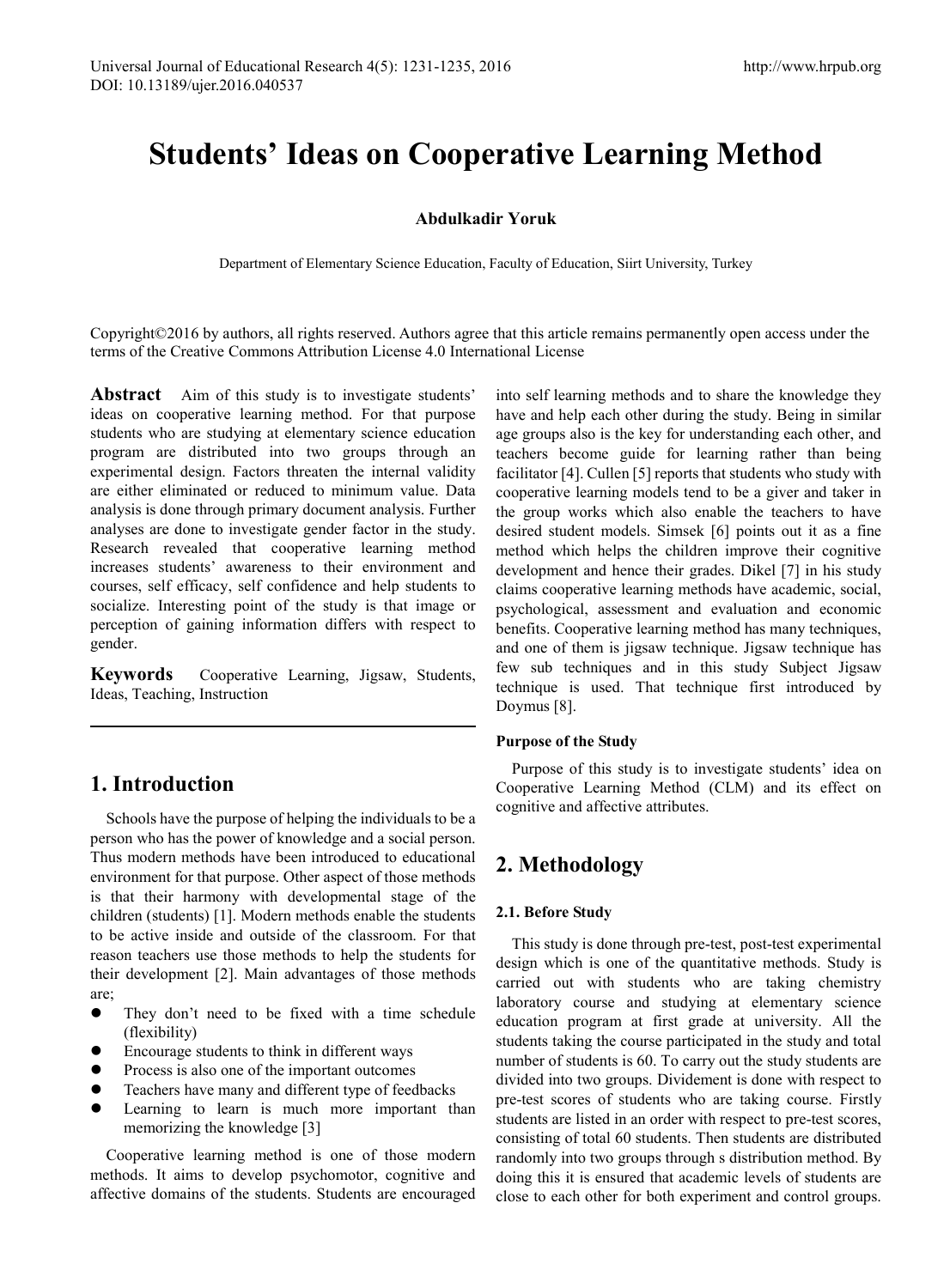First group is selected as control group. Laboratory activities with this group are carried out with traditional method as curriculum advised. Second column is selected as experiment (jigsaw) group. 12 boy and 18 girl, total 30 students. Laboratory activities carried out is same with control group however students' study at the laboratory is designed with respect to jigsaw method. Five experiment topics are selected to be carried out in the laboratory. Each week an experiment topic is carried out in the laboratory. For internal validity of the study same instructor worked with both control and experiment group. However to answer the purpose of the study a survey is done which has open ended questions. So main method of the data analysis is based on primary document analysis of the grounded theory which is one of the qualitative methods. Since the purpose of the study is to determine students' ideas on CLM, survey is only given to experiment group and feedback taken from all the students who worked in experiment group. Thus there is no feedback from the students who worked in control group.

#### **2.2. Jigsaw Appliance in the Laboratory**

Students are informed about jigsaw technique and then randomly divided into five groups. Each group consisted about four or five students. Each group is named alphabetically (Group A, Group B, Group C, Group D and Group E) and students in the groups are tagged with respect to group name. For example first student in group A is tagged as A1, and last student is tagged as A5. This step is applied for all groups. Groups are informed about that they will take two quizzes before and after the experiment.

After creating groups; each third tagged student in each group is selected as group leader who is responsible of regulating the group work. Later, students with same number created a different group which is named as specialized group. Each specialized group studied only one specific experiment. Students studied the theoretical elements of experiment and prepared questions related to the experiment, and then they passed into second phase (first week).

Second Week: students carried out experiments and outlined problems or obstacles they encountered during experiments. Those obstacles might be related with doing experiments or understanding the experiments. Studying experiment both theoretically and experimentally each student in the specialized groups are titled as teacher of the experiment, and asked to teach and carry out the experiment with their original groups next week.

Each week an experiment is carried out by the specialized student (teacher of the experiment) and specialized students prepared their groups to quizzes. For that purpose groups come together before the experiment theoretical (pre-experiment) quizzes and teacher of the group studied with whole group and prepared his/her group to the pre-experiment quizzes. After carrying out the experiment, teacher of the group prepared his/her group for the after experiment (post-experiment) quizzes. This phase is carried

out with experiment group for five weeks and each week teacher of the experiment studied his/her group. By doing so each student become teacher of the experiment for one week.

After the study students are asked to answer open ended questions. Survey is given to all the students in experiment group, so all 30 students gave feedback. Due to possible conflict of interest students were asked to answer open ended questions anonymously. Only information asked from the students is to fill the paper indicating their age and gender. Questions asked are created by the researcher himself (Table 1).

**Table 1.** Survey Questions

| Age:                | Gender:                                                                                                                      |
|---------------------|------------------------------------------------------------------------------------------------------------------------------|
| <b>Question 1:</b>  | What was your expectation from Chemistry<br>Laboratory course at the beginning of the semester?<br>Was your expectation met? |
| <b>Question 2:</b>  | Did you take science laboratory course before?                                                                               |
| <b>Ouestion 3:</b>  | Did you do science experiments before? How many<br>times?                                                                    |
| <b>Question 4:</b>  | Would you like to take science laboratory course<br>again? Why?                                                              |
| <b>Question 5:</b>  | How do you evaluate the method you worked with?<br>What are the positive and negative sides of the<br>method?                |
| <b>Ouestion 6:</b>  | Would you like to work with same method? Why?                                                                                |
| <b>Ouestion 7:</b>  | What were your positive and negative experiences<br>that you gain inside and outside the group?                              |
| <b>Ouestion 8:</b>  | What are the benefits of the method that you used in<br>the laboratory?                                                      |
| <b>Ouestion 9:</b>  | How do you evaluate your performance in the group?<br>Why?                                                                   |
| <b>Ouestion 10:</b> | Would you like to be group leader in the next<br>laboratory course? Why?                                                     |
| <b>Ouestion 11:</b> | Would you like to establish the groups by yourself<br>instead of teacher? Why?                                               |
| <b>Ouestion 12:</b> | What are the positive and negative sides of teacher?                                                                         |
| <b>Question 13:</b> | How much information did you gain without the help<br>of your teacher?                                                       |
| <b>Ouestion 14:</b> | Would you like to study with same teacher? Why?                                                                              |
| <b>Ouestion 15:</b> | What are the advantages or disadvantages of your<br>laboratory course?                                                       |

Questions asked basically aims to determine five topics affecting the instruction and students' ideas/views (Table 2). Firstly, through data analysis, themes are determined and then topics fall into themes categories are determined.

**Table 2.** Topics and Their Explanations

| <b>Topics</b> | Topics Explanation                                   |
|---------------|------------------------------------------------------|
| Topic 1       | Previous learning and experiences                    |
| Topic 2       | Students' views on instruction method                |
| Topic 3       | Contribution of method to learning and students      |
| Topic 4       | Views on teacher's instructional method and attitude |
| Topic 5       | Improvement in Self efficacy and Self confidence     |

### **3. Data Analysis**

This study is done through unstructured survey method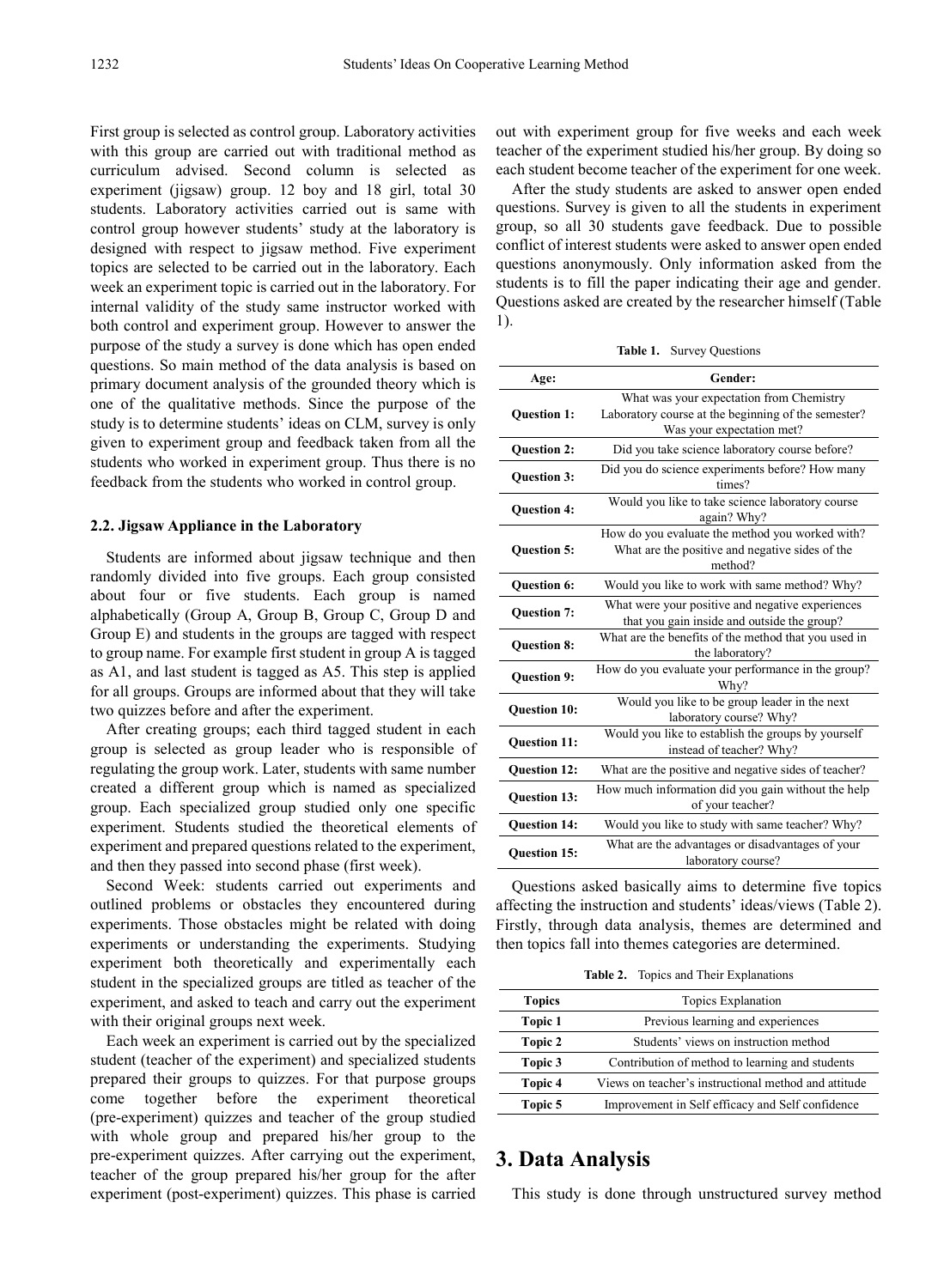and this research is an action research. Once the survey has been conducted, analysis undertaken around themes represented in the question topics. For further investigation of data hermeneutic analysis is also done, by doing that it also aimed to put gender difference effect on the study. To reveal the data further coding is also done through empirical coding. Themes, topics and codes are placed within categories and their relations with themselves are outlined.

There are four themes determined through the analysis. Each theme is shown in Table 3.

**Table 3.** Themes

| Theme 1 | Social relationship                                 |
|---------|-----------------------------------------------------|
| Theme 2 | Learning outcome of the course and its value        |
| Theme 3 | Investment in future job. Expectations              |
| Theme 4 | Confidence in teacher and confidence in her/himself |

It has been revealed that topic 1 fall into theme 2 and theme3

Topic 2 fall into theme 1 and theme 4

Topic 3 falls into theme 3

Topic 4 falls into theme 2 and theme 3, theme 4

Topic 5 falls into theme 3 and theme 4

It has been revealed by the survey that only two male students have doing experiment experience previously. First student stated that he had nearly 20 experiment sessions and second student stated that he had 5 experiment sessions during high school or elementary school. However rest of the male students did not have a laboratory course before and only had a 1 or 2 laboratory experiment at most in previous education life. That reveals also that students did not have higher order thinking experiments previously and their knowledge of experiment is basically theoretical.

It has been understood from codes and their relations with themes revealed that enjoying the course leads the students to understand better on the topics covered during experiment. This understanding is also accepted as gaining.

Here are some student statements

"It made me like the chemistry"

"I had lots of gaining from this course"

"I learned a lot of things from chemistry laboratory that I could not learn from chemistry course. It was so rational"

"Chemistry laboratory is fun"

"Sometimes our topic teacher cannot teach but we help each other and learn"

It is clear from data analysis that students share the responsibility and due to nature of cooperative learning method they tend to help each other. Another important point is that students learn the value of responsibility. This probably happens due to method's order of work.

"I do not want to work with this method again because I believe I cannot help my friends"

An interesting point is that some students stated that "students lack on information, I want to learn directly from

the instructor". However it is also interesting that all of the students stated that they have learned a lot and this way they improved themselves. That is another sign of benefits of cooperative learning method (CLM). Students proceed step by step and follow a ration directed by the method. CLM increases students' awareness on subject topics and help students to bear responsibility which also drives them to realize their potential, drive them to learning and being self confident. For example one male student answered question 8 in one word as "responsibility". It is also noteworthy that CLM make students have confidence in teacher although some claim teacher to be a cold person and not having friendly relationship with them. A student stated "teacher looks like a hard person and he has harsh rules however he also values the course. That helps us a lot" while another student states "teacher is hard on us however I do like that. That way makes us to learn everything". Although it is not really apparent at first in the data a deep look on the coding and themes reveals that teacher's attitude being very careful on the course instruction method and his neutrality or equal distance to every students eventually drives the students to have confidence in teacher and his way of instructing. It is very interesting that method also makes students to have confidence in themselves. For instance a male student stated "since we do experiments by ourselves it makes us to trust in ourselves and also learning is permanent". The most interesting reveal of the data is that if there is a problem in the group working process or if students realize there will be a problem in the group working process they tend to escape from responsibility that is in fact a sign of responsibility. There were 2 students who did not want to be group leader and four of the students also did not want to establish groups by themselves instead of teacher. Some students stated that by "I will make groups with my best friends and that way we just make fun at the course hours and will not study" while others stated "I do not want to deal with that". However that does not always mean there is/will a problem in group working process. Because there are also ideas supporting the teacher in making groups by stating "teacher made groups make class to have a better friendship among the classmates".

In constructivist theory it is aimed to guide students to learning and help them in learning process. A teacher should not lecture always but instead help the students to be future lecturers of the world. Study reveals that purpose is achieved. Majority of the students claimed teacher did not help them, did not lecture to them, students' information was not enough to learn. Yet that majority also stated that they would not learn so much if there was not help of teacher. They gained so little information without help of teacher. Statements below are clear example for that idea revealed by the question 13.

"Nothing", "only %2" and "not much".

The most important of the acquisition of the study is that it increased awareness of the students about themselves, course and their surroundings. For example some students declined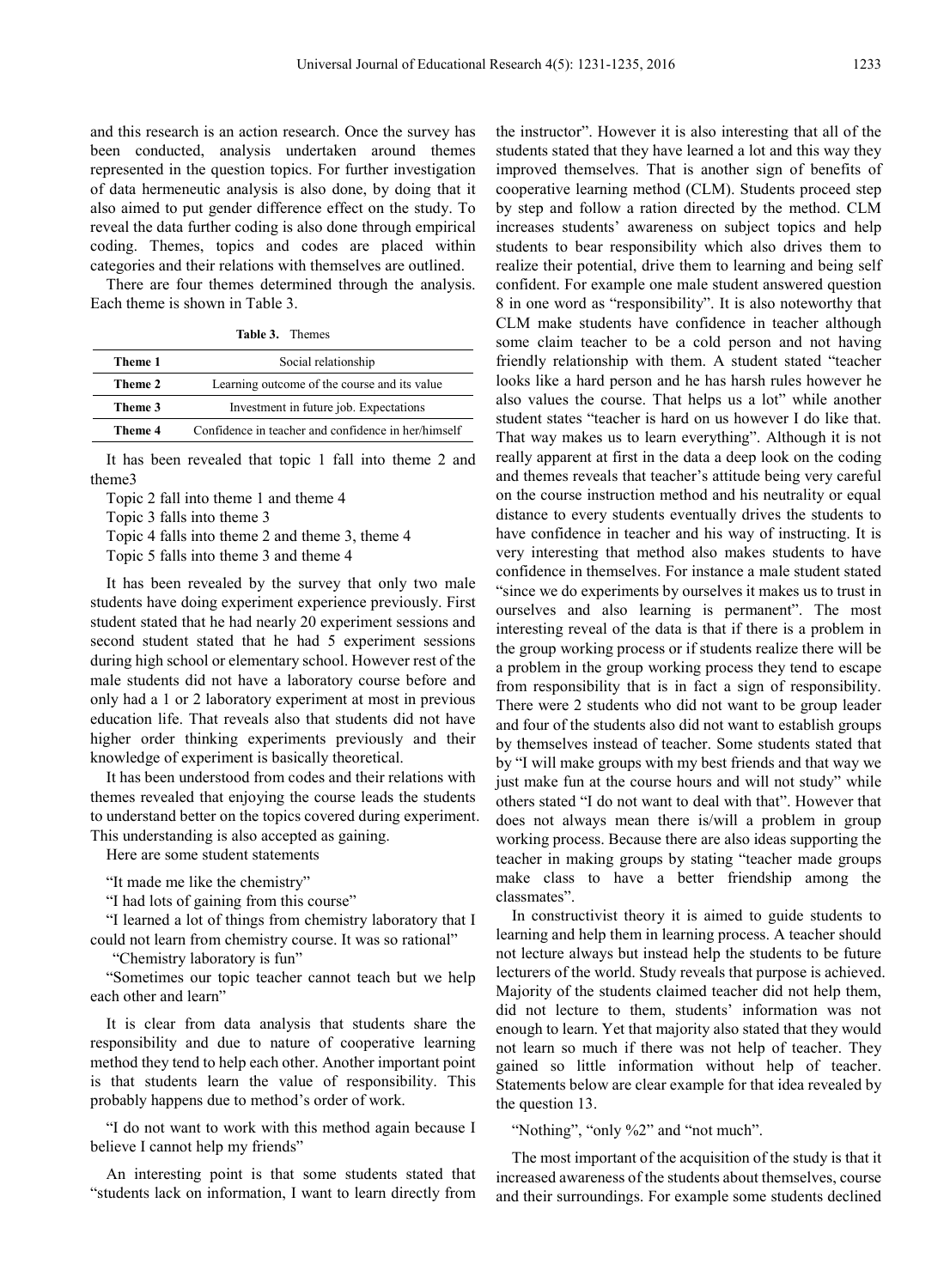to answer question 15 since they did not have a laboratory course before, and it would not be just to answer question. Because answering that question requires a comparison with previous experience and they did not have such experience. Although this is the case for experience, same thing did not happen for physical conditions. Almost all of the students mentioned about physical conditions of the laboratory such as "materials were not enough" or "some of the tools were broken or not working".

#### **3.1. Revealing for Girls**

In this part it is aimed to show similarities and differences between female and male students.

It has been revealed by the survey that only two female students did an experiment previously. There was only one student stated that she had nearly 10 experiment sessions and other students stated that they either had few experiment session (2 or 3 times) or no experiment sessions at all during high school or elementary school. That case is similar with male students and it also shows girls have similar conditions with males and did not have higher order thinking experiments previously and their knowledge of experiment is basically theoretical. However as a reminder it should be noted that female students responded to questions more in detail. For example word count for male students 640 and word count for female students is 1415. That makes a first impression on that female students tend to involve in the purpose of study much more than boys.

Almost all of the female students stated that they enjoyed the course and they learned a lot.

Here are some student statements

"I hoped experiments would relate with daily life and they did"

"I knew we would deal with experiments but I did not expect to get in so much detail and knowledge in so simple experiments"

Girls tend to discuss more detail than boys and value the learning outcome of the laboratory appeared similar levels with like boys. The one thing should be mentioned is that girls also note on the process of the method

"I did not understand at first what was happening. I really had trouble with laboratory but suddenly I realized I am learning new things"

That is important because it also implies that students need time to get used to method used in the laboratory course. That case is also an expected thing since the students did not have previous laboratory experience.

"It is fun to make experiments with my friends however some of them are lazy"

"I learned chemistry better with this method"

"I found myself as a teacher"

Sharing responsibility is also similar with boys. The interesting thing happened at the answers of question 11.

While boys try to escape from responsibilities in group making, girls on the other hand tend to be group leaders due to share responsibility. For instance one of the female students stated "I want to be group leader due to some students who are really not working". That also reveals one attitude difference between boys and girls. While male students try to avoid being group leader due to possible confrontation with other group members, female students want to engage in that possibility for the good of group work. That also explains girls' tendency being leader in groups is higher when compared to boys. This situation may also caused by dramatic increase of self confidence. For example a female student stated "I did not have self confidence in myself however by lecturing my friends now I have, I felt like a teacher"

An interesting point is on the teacher and his attitude. While male students described the teacher as harsh and strict on his rules, girls stated that teacher is cold, not interested in his students as desired. Even one student stated "he does not seem to know much". That drives the idea that female students are more into closer relationship with teacher. Their idea of teacher and learning is mostly based on the dialogue with teacher and assume indication of knowledge level is proportional with dialogue. For example respondents for the question 13 stated their knowledge without help of teacher as "%50" and "%85". However other respondents also reveal that purpose of constructivist theory is also achieved. Yet it also should be noted that their perception of good dialogue is mostly based on possible grading. For instance a female student described teacher as "person who really ask hard questions on experiments". This is also an indication of gender differences effect on teacher student interaction. Where male students mostly focused on learning and its outcome, female students also focus on not to involve any fallbacks such as not being able to answer the questions of teacher, and possibility of dialogue cutbacks.

"I now know research method and how to look for information"

"I learn what I have to learn however I learn details from the teacher"

"I learned that I could achieve things by myself"

Although there are some female students who state teacher as "a friendly person who increased our self-confidence in ourselves" or "I would like to work with same teacher again because he never gives us information directly but makes us to learn by ourselves" it is understood from the data analysis female students care closer relationship with teacher more than male students, and male students may look like more professional than female students. However coding and themes show both gender focuses on learning, future life expectations and are job oriented. Female criticism on teacher attitude is also due to possible learning. Girls tend to think that interaction level with teacher will increase the chance of learning. Female students' high word usage in numbers, stating teacher a key element in increase of self confidence are just clear examples of that.